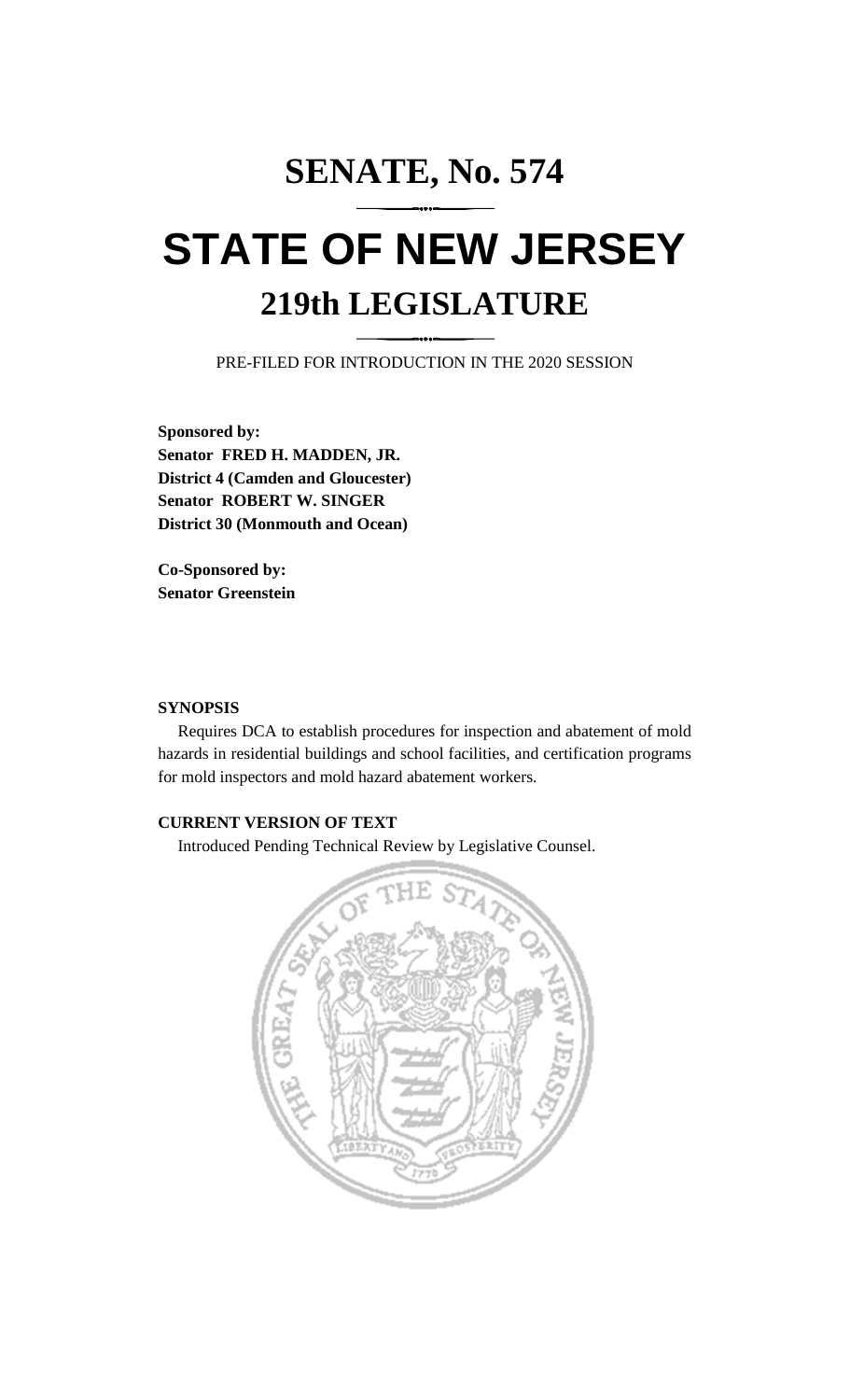$\mathcal{D}_{\mathcal{L}}$ 

 **AN ACT** concerning mold inspection and mold hazard abatement, and supplementing Title 52 of the Revised Statutes. **BE IT ENACTED** *by the Senate and General Assembly of the State of New Jersey:* 1. As used in this act: "Department" means the Department of Community Affairs. "District" means a local or regional school district established pursuant to chapter 8 or chapter 13 of Title 18A of the New Jersey Statutes, a county special services school district established pursuant to article 8 of chapter 46 of Title 18A of the New Jersey Statutes, a county vocational school district established pursuant to article 3 of chapter 54 of Title 18A of the New Jersey Statutes, an educational services commission, a jointure commission or board, and a commission under the authority of the Commissioner of Education or the State Board of Education. "Mold" means any form of multicellular fungi that lives on plant or animal matter and in indoor environments. Types of mold include, but are not limited to, Cladosporium, Penicillium, Alternaria, Aspergillus, Fusarium, Trichoderma, Memnoniella, Mucor and Stachybotrys Chartarum, often found in water-damaged building materials. "School facility" means and includes any structure, building or facility used wholly or in part for educational purposes by a district or a charter school. 2. Within six months after the effective date of this act, the Department of Community Affairs, in consultation with the Department of Health and the Department of Labor and Workforce Development, shall adopt rules and regulations pursuant to the "Administrative Procedure Act," P.L.1968, c.410 (C.52:14B-1 et seq.), that establish procedures for the inspection, identification, evaluation, and abatement of the interior of residential buildings and school facilities for mold based upon, but not limited to, industry standards and standards and guidelines developed by the United States Environmental Protection Agency. 3. a. Within 12 months after the effective date of this act, the Department of Community Affairs shall adopt rules and regulations pursuant to the "Administrative Procedure Act," P.L.1968, c.410 (C.52:14B-1 et seq.), to establish a program for the certification of persons who inspect for the presence of mold hazards in residential buildings and school facilities. The mold inspection certification program shall require that inspectors for mold hazards have training and education in at least the following subject areas: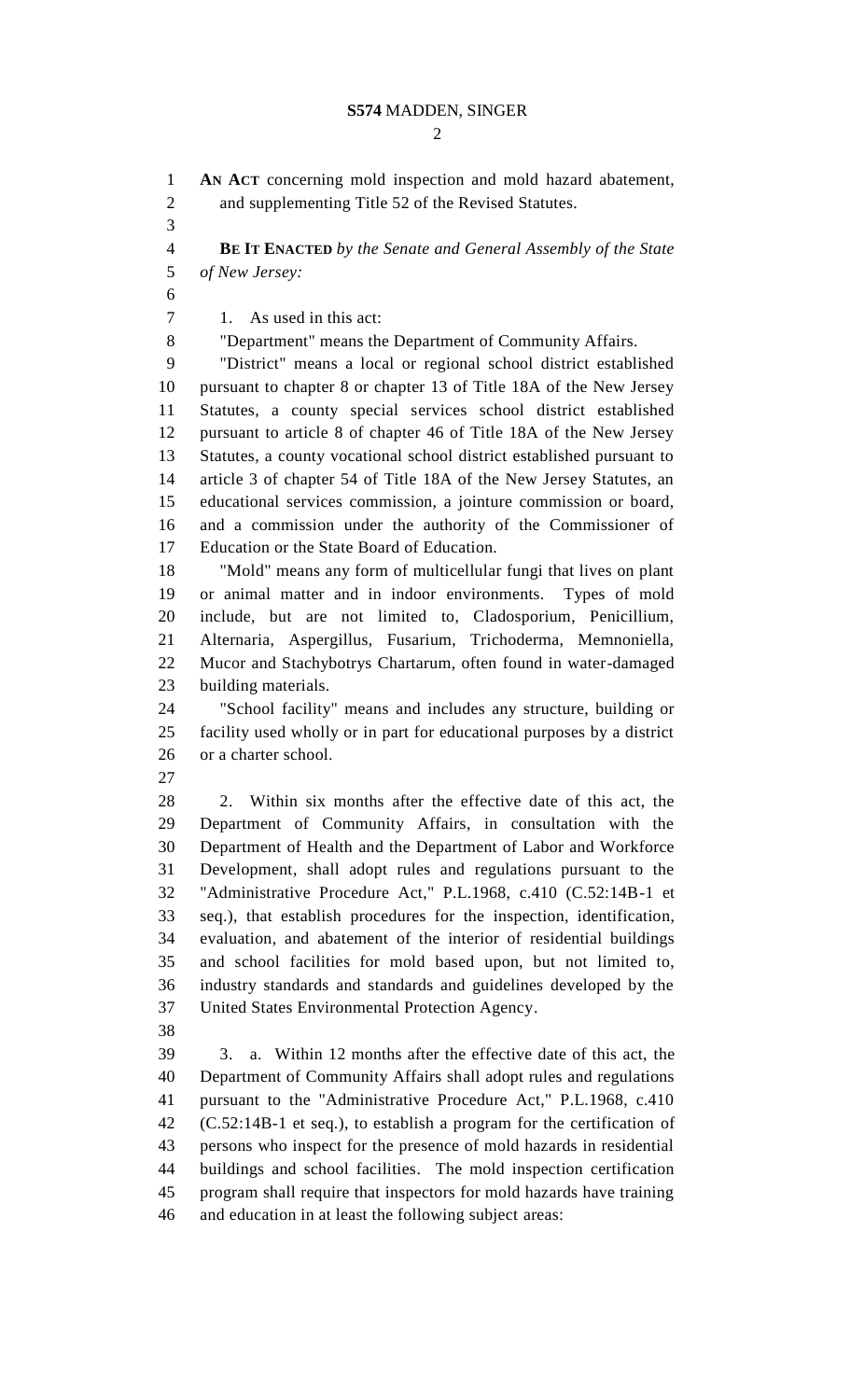(1) proper methods to identify the presence of mold consistent with the procedures developed therefor pursuant to subsection a. of section 2 of this act; (2) scientifically recognized procedures and new technologies for the collection of air and surface samples; (3) methods for the identification of locations of moisture infiltration to locate likely areas for mold infestation; (4) all applicable State and federal laws, rules and regulations; and (5) any other area the department deems relevant. b. Within 12 months after the effective date of this act, the department shall adopt rules and regulations pursuant to the "Administrative Procedure Act" to establish a program for the certification of persons who perform mold hazard abatement work, and who safeguard buildings from the presence of mold in residential buildings and school facilities. The mold hazard abatement certification shall require that persons have training and education in the following areas: (1) mold hazard abatement procedures developed by the department pursuant to subsection b. of section 2 of this act; (2) specialized cleaning, repairs, maintenance, painting, temporary containment and ongoing monitoring of mold hazards or potential hazards; (3) removal of mold and the abatement of the underlying cause of mold and associated water intrusion and water damage in indoor environments; (4) removal or cleaning of contaminated materials in a manner that protects the health of the person performing the mold hazard abatement, including requirements for the use of protective clothing or equipment; (5) all applicable State and federal laws, rules and regulations; and (6) any other training or education the department deems appropriate, including but not limited to the successful completion of an outreach training program for the construction industry or general industry that has been approved by the federal Occupational Safety and Health Administration in the United States Department of Labor as an orientation to the occupational safety and health of workers covered by part 1926 of title 29, Code of Federal Regulations. c. In establishing the certification programs for mold inspection and mold hazard abatement required pursuant to subsections a. and b. of this section, the Department of Community Affairs may: (1) charge an annual fee for any persons certified pursuant to subsection a. or b. of this section;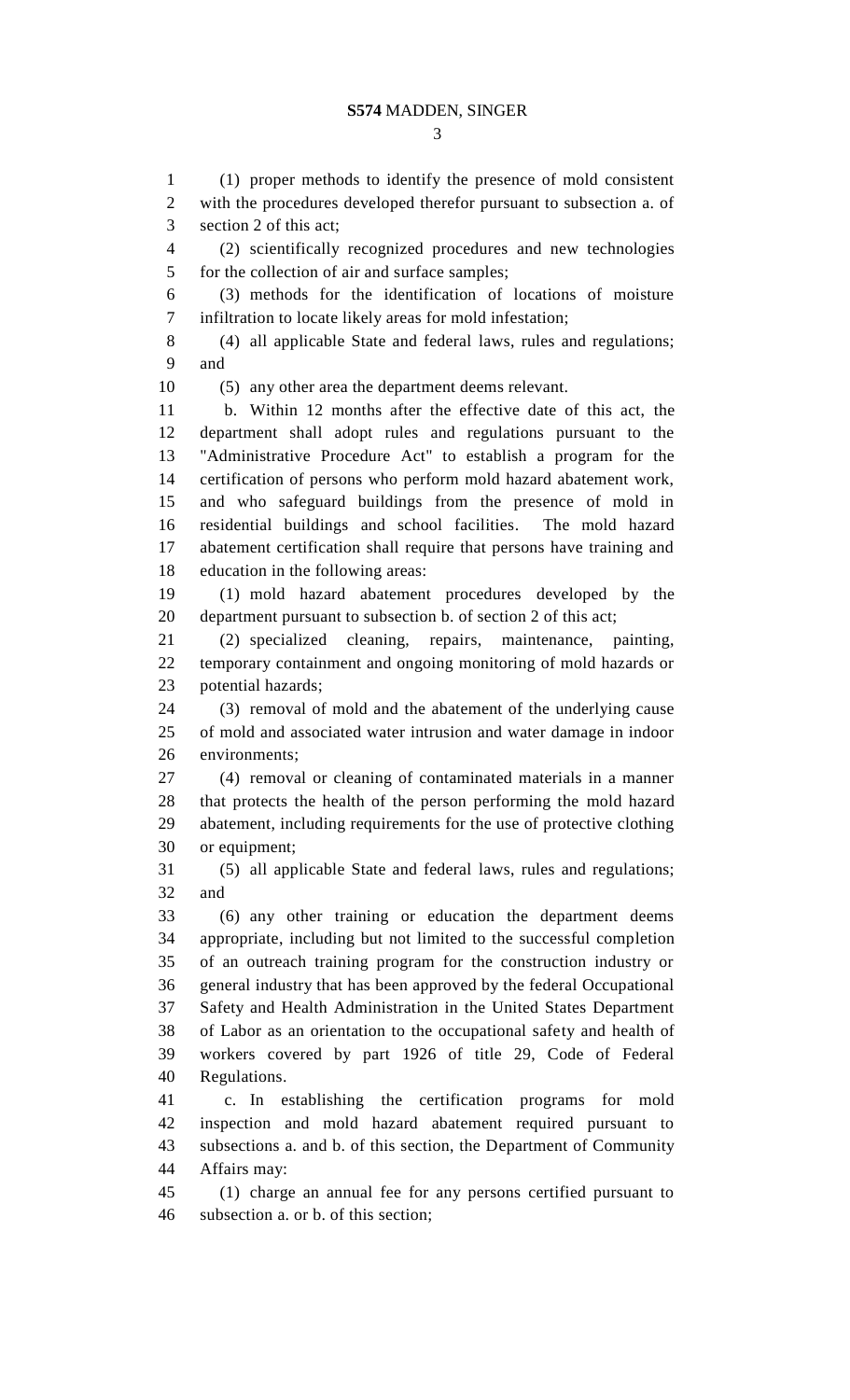(2) require the successful completion of a course of continuing education or training for certified inspectors or abatement workers at least once every two years;

 (3) conduct examinations to determine whether an applicant has sufficient knowledge of the State and federal laws, rules and regulations, and any standards or requirements, applicable to the inspection or abatement of mold hazards, as the case may be;

 (4) maintain a list of the names and addresses of all persons 9 registered with the department pursuant to P.L., c. (C.) (pending before the Legislature as this bill) and annually forward such list to the Department of Labor and Workforce Development for inclusion and publication as an additional contractor list pursuant to the "Contractors' Registration Act," P.L.2004, c.16 (C.56:8-136 et seq.); and

 (5) adopt rules and regulations pursuant to the "Administrative Procedure Act" to provide for:

 (a) the enforcement and compliance with the mold inspection and mold hazard abatement certification programs established pursuant to subsections a. and b. of this section, which may provide for the suspension, revocation, or refusal to issue or renew a certification issued to persons by the department; and

 (b) the imposition of penalties on any person who (i) violates any provision of the certification programs established pursuant to subsections a. and b. of this section, or (ii) inspects residential building interiors or school facilities for the presence of mold or performs mold hazard abatement work in residential buildings or school facilities in violation of section 4 of this act.

 d. In establishing the certification programs for mold inspection and mold hazard abatement required pursuant to subsections a. and b. of this section, the Department of Community Affairs may grant a certification to a person who demonstrates to the department that the person has successfully completed an accredited program in mold inspection or mold hazard abatement, as the case may be, by a nationally accepted accreditation organization which is determined by the department to be equal to or greater than the level of training and education required of persons certified pursuant to subsection a. or b. of this section, respectively; provided however, that a person granted a certification pursuant to this subsection shall be required to pay the appropriate annual fee charged by the department pursuant to paragraph (1) of subsection c. of this section, successfully complete any course of continuing education and training for certified inspectors or abatement workers required by the department pursuant to paragraph (2) of subsection c. of this section, and be subject to any rules and regulations adopted pursuant to paragraph (4) of subsection c. of this section.

 e. An employee engaged in routine maintenance of a multiple dwelling owned or managed by their employer shall not be required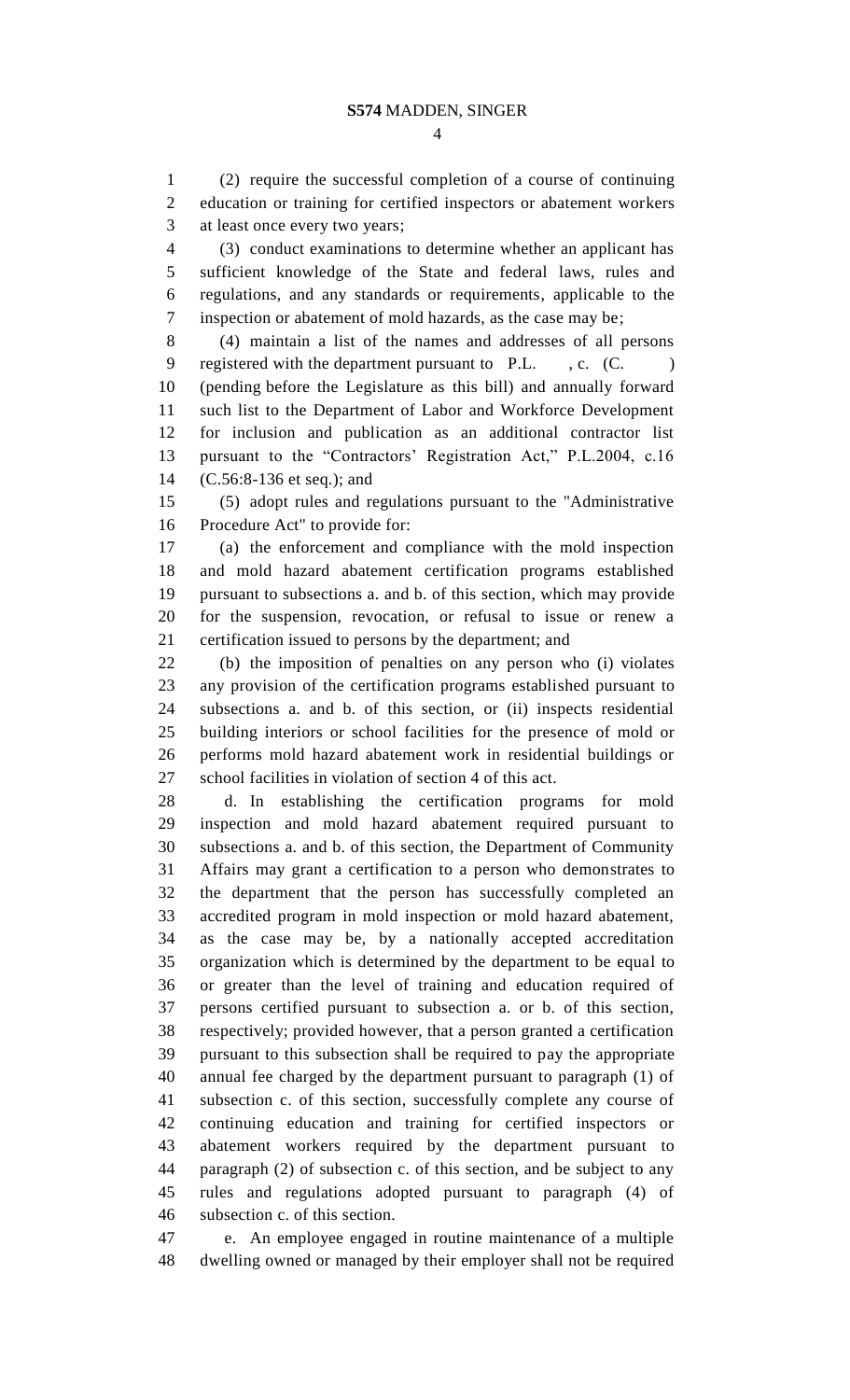to complete the certification programs established pursuant to this section in order to address the presence of mold in the multiple dwelling owned or managed by their employer; however, nothing in this subsection shall be construed to exempt multiple dwellings from otherwise complying with the procedures adopted by the Department of Community Affairs pursuant to section 2 of this act. f. A residential property owner shall not be required to complete the certification programs established pursuant to this section in order to perform mold inspection or mold abatement work on his own property. 4. On the first day of the sixth month following adoption of the rules and regulations required pursuant to section 3 of this act: a. Any person who inspects a residential building interior or a school facility for the presence of mold shall be certified by the Department of Community Affairs pursuant to subsection a. of section 3 of this act. b. Any person who performs mold hazard abatement work in a residential building or a school facility, except as otherwise provided in subsections e. and f. of section 3 of this act, shall be certified by the department pursuant to subsection b. of section 3 of this act. c. No person shall present himself to the public as an expert in mold inspection or mold hazard abatement work unless certified by the Department of Community Affairs pursuant to subsection a., b., or d., as applicable, of section 3 of this act. 5. This act shall take effect immediately. STATEMENT This bill provides for the establishment of certain procedures for the inspection, identification, evaluation, and abatement of mold hazards in residential buildings and school facilities based upon, but not limited to, industry standards and standards and guidelines developed by the United States Environmental Protection Agency. In addition, the bill provides for the establishment of programs to certify mold inspectors and mold hazard abatement workers. The bill requires the Department of Community Affairs (DCA), in consultation with the Department of Health and the Department of Labor and Workforce Development, to adopt, within six months after the effective date of the bill, rules and regulations that establish procedures for the inspection, identification, evaluation, and abatement of the interior of residential buildings and school facilities for mold. The bill requires the DCA to adopt, within 12 months after the effective date of the bill, rules and regulations to establish a certification program for persons who inspect for the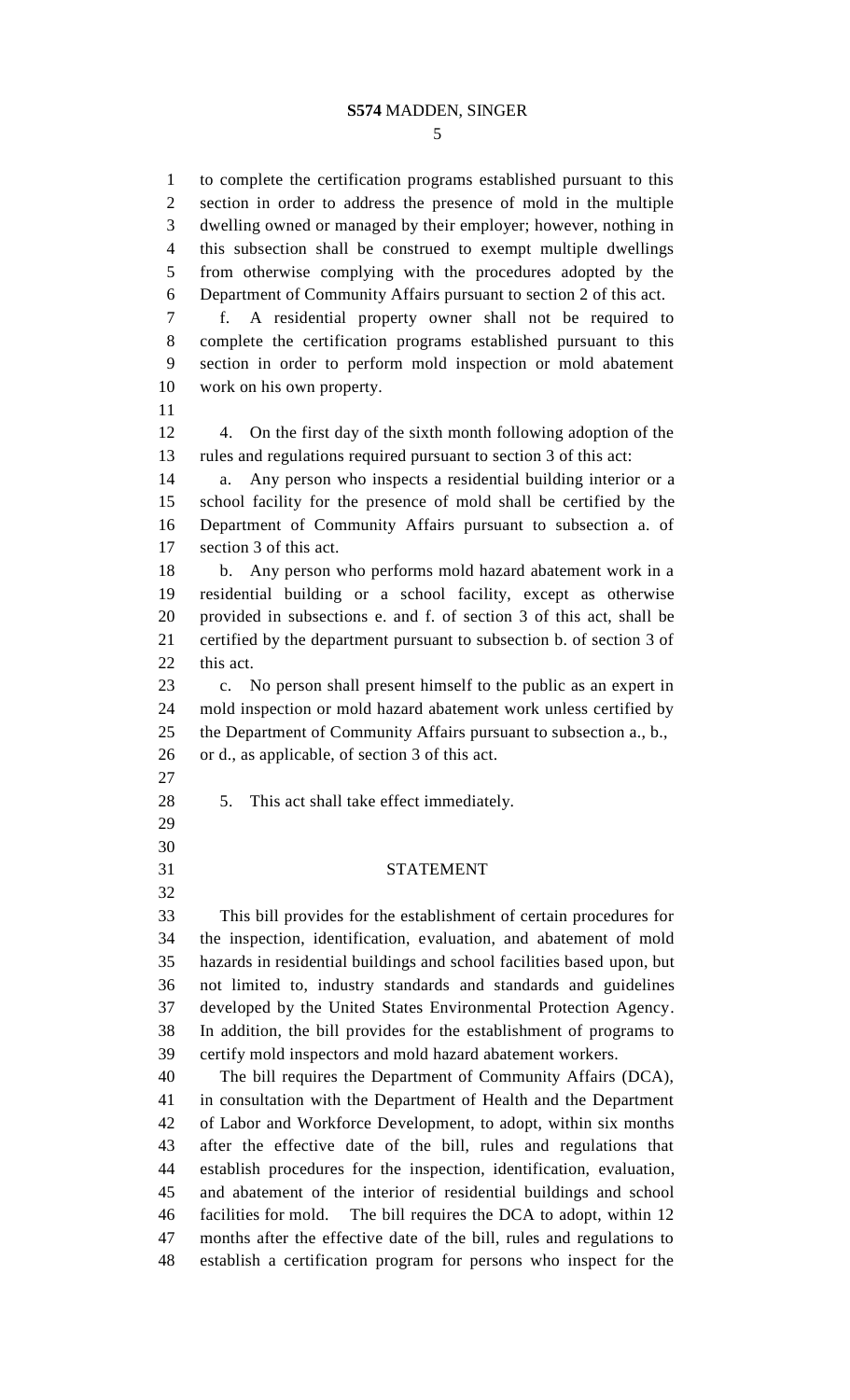presence of mold hazards in residential buildings and school facilities. The bill also requires the DCA to adopt, within 12 months after the effective date of the bill, rules and regulations to establish a certification program for persons who perform mold hazard abatement work in residential buildings and school facilities. The bill authorizes the DCA to charge an annual fee for the certification of persons who inspect for the presence of mold and perform mold hazard abatement, require the successful completion of a course of continuing education or training for certified inspectors or abatement workers at least once every two years, and conduct examinations to determine an applicant's proficiency with respect to State and federal laws, rules, and regulations and any standards or requirements applicable to the inspection or abatement of mold hazards. Further, the bill authorizes DCA to maintain a list of the names and addresses of all persons registered with DCA as provided under the bill, and annually forward the list to the Department of Labor and Workforce Development for inclusion and publication as an additional contractor list pursuant to the "Contractors' Registration Act," P.L.2004, c.16 (C.56:8-136 et seq.). In addition, the bill authorizes the DCA to adopt of rules and regulations to provide for the enforcement of, and compliance with, the mold inspection and mold hazard abatement certification programs established by the bill.

 The bill authorizes the DCA to also grant mold inspection and mold hazard abatement certifications to persons who are able to demonstrate that they have successfully completed an accredited program in mold inspection and mold hazard abatement by a nationally accepted accreditation organization. The bill provides that the accredited program must require persons enrolled in the program to have training and education that is determined by the DCA to be equal to or greater than the level of training and education required of persons who are otherwise certified by the DCA, that persons granted certification as a result of the successful completion of an accredited program pay the appropriate annual fee charged by the DCA, complete any course of continuing education and training for certified inspectors or abatement workers required by the DCA, and be subject to any other rules and regulations adopted by the DCA.

 The bill provides that on the first day of the sixth month following the adoption of rules and regulations concerning the establishment of programs to certify mold inspectors and mold hazard abatement workers, any person who inspects for the presence of mold hazards in residential buildings and school facilities and any person who performs mold hazard abatement work in those buildings must be certified by the DCA. The bill allows only certified contractors to represent themselves to the public as experts in mold inspection or mold hazard abatement, as applicable.